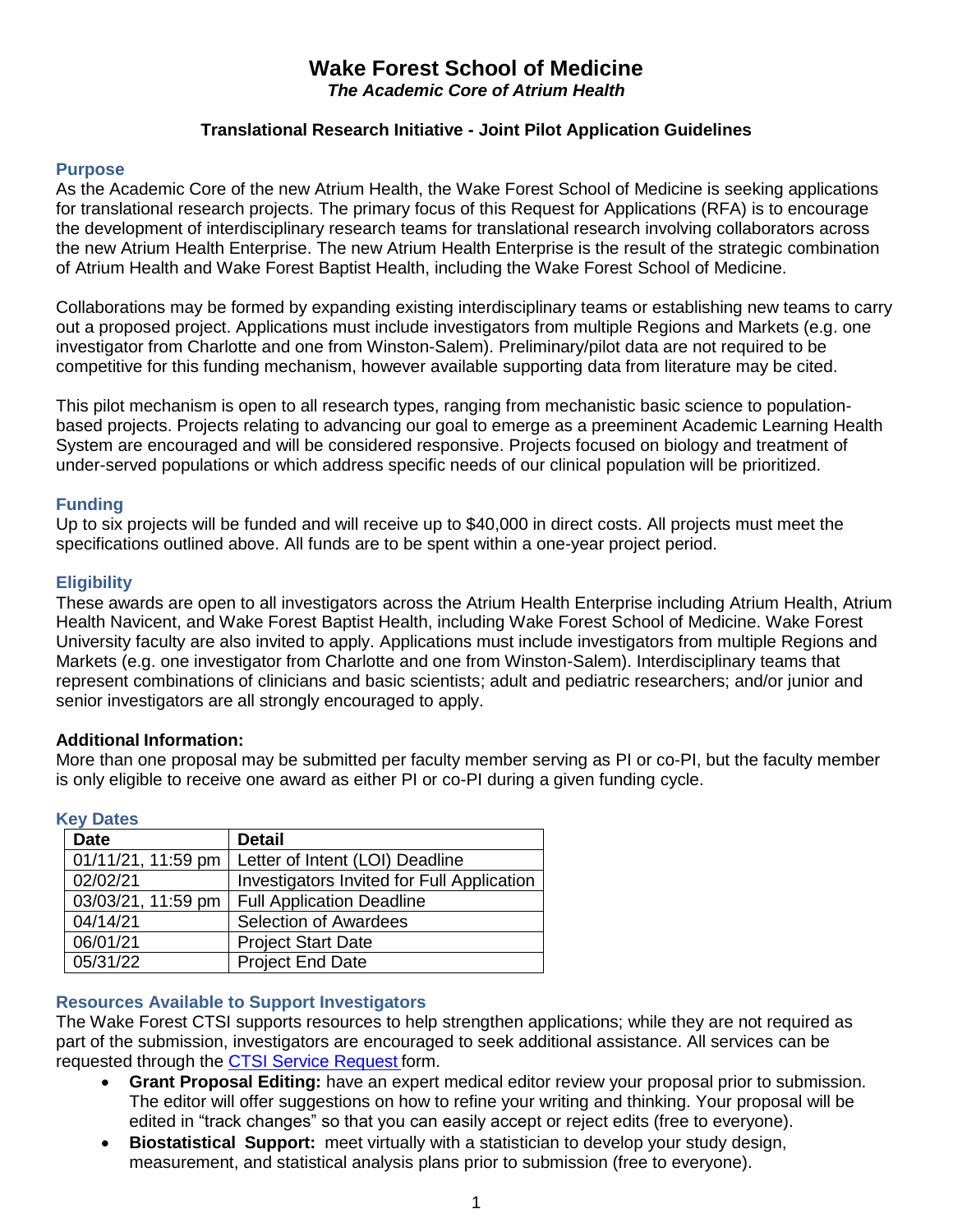# **Application Procedure**

## **1. Letter of Intent Deadline: 01/11/21, 11:59 pm**

Letters of Intent (LOI) (2 pages max) require the following:

- A brief abstract, including specific aims
- A clear statement of how the project will overcome translational barriers
- A list of study team members for the proposed project including roles and home institution
- References are not included in the 2 page limit

The LOI should be submitted through the [ePilot electronic submission system](https://redcap.wakehealth.edu/redcap/surveys/?s=NMHC7RYJWD) by the deadline noted above.

## **Review Criteria and Process for Letters of Intent**

- 1. An Administrative Review will be completed to verify all required components were submitted and formatting guidelines followed (e.g., does not exceed page limit).
- 2. Letters of Intent that pass an administrative review will then be reviewed by a multidisciplinary team from Legacy Wake Forest and Atrium. Reviewers will be evaluating whether proposed projects can help catalyze translation and will determine if the project is responsive to the RFA.
- 3. After this review, teams will receive notice that they are being invited to submit a full application or that they were not selected for this round via e-mail by **02/02/21**.

## **2. Full Application Deadline: 03/03/21, 11:59 pm**

Investigators invited to apply will receive an e-mail by 02/02/21 with a link to submit a full application **by 03/03/21. Applications received after 03/03/21 will not be reviewed.** Application instructions are summarized below.

## **Format Specifications**

- Arial font and no smaller than 11 point
- Margins at least 0.5 inches (sides, top and bottom)
- Single-spaced lines
- Consecutively numbered pages

## **Submission/Applicant Information**

- Project Title
- Submitting Principal Investigator, Co-Investigator(s), and other Key Personnel information

## **Abstract** (**300 words max**)

## **Research Strategy** (**6 pages max, all items below are required components**)

- Specific Aims
- Research Plan:
	- o Significance
		- o Innovation
		- o Approach
		- o Study Team
- Study milestones and anticipated outcomes (e.g. publication, presentation, grant submission, patent) with timeline

## **References** (**no page limit**)

## **Information Regarding Human Subjects**

Address the following if the project **involves human subjects**.

- IRB Approval Status (please note: IRB approval is not required for full application submission)
- Clinical Trial Classification Questions
- Protection of Human Subjects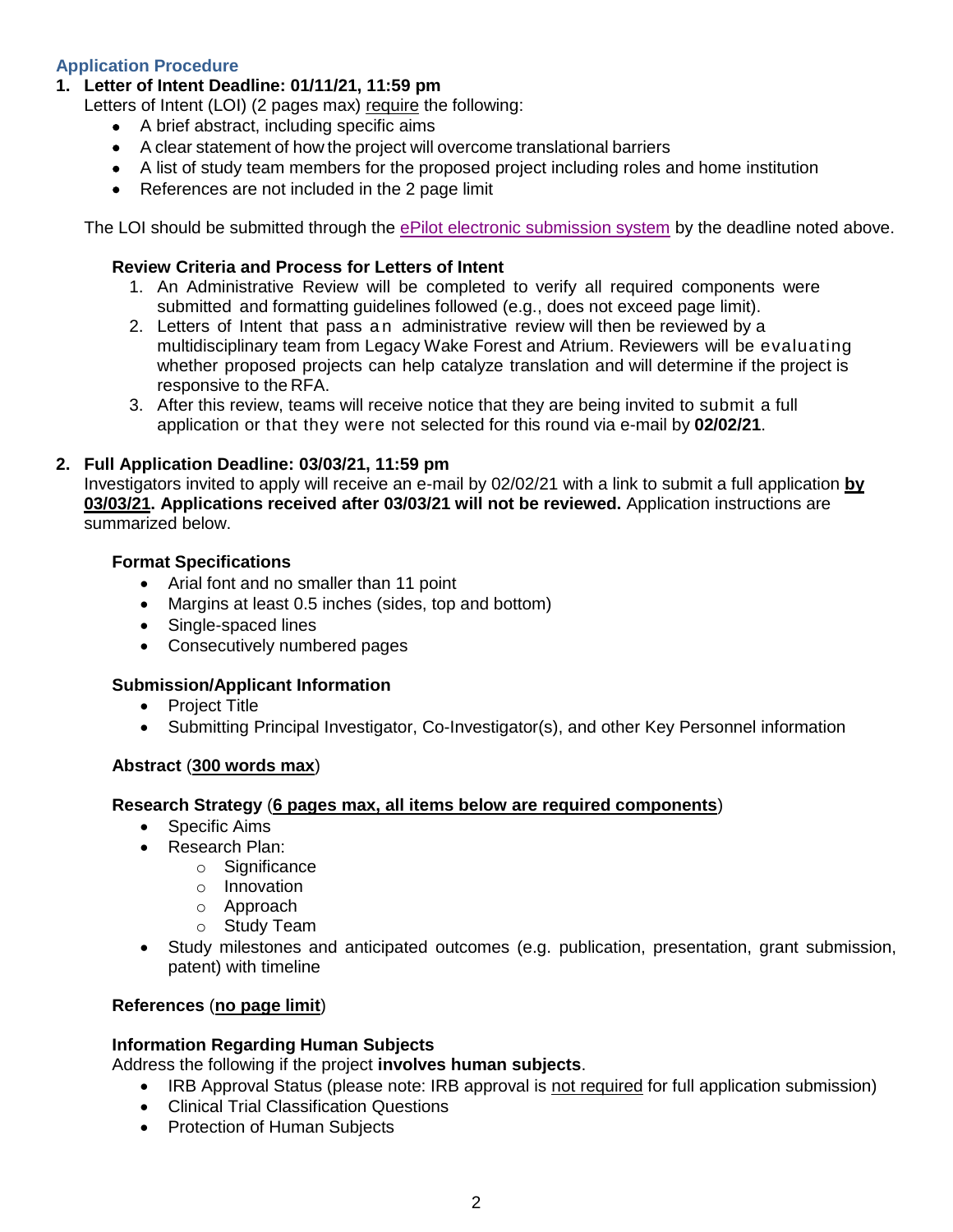- $\circ$  Needs to clearly describe risk, protections, benefits, and importance of the knowledge to be gained by the revised or new activities as discussed in Part II of NIH competing application **instructions**
- Inclusion Plans for Women, Minorities, and Children, if applicable

# **Information Regarding Live Vertebrates**

Address the following if the project **involves live vertebrates**.

- IACUC Approval Status (please note: IACUC approval is not required for full application submission)
- IACUC approval will be required (as 'just in time' information) for implementation of projects with live vertebrate animals

# **Budget and Justification** (**budget template plus 1 page justification**)

- Complete the [budget template form](https://wakehealth.sharepoint.com/:x:/r/teams/CTSIWebCollection/Shared%20Documents/CSTI-Public/CTSI%20Pilot%20Budget%20Template.xlsx) and a brief justification for the funds requested. Please explain how other resources may be leveraged to support the project. If the proposed research will be done on more than one campus/institution, please include details in the justification.
- Sub-awards to other institutions are permissible, provided that most of the pilot project's activities and dollars spent occur within WF or one of its affiliates.

# **NIH-style biographical sketch for all Key Personnel**

# **Review Criteria and Process for Full Proposals**

- 1. An Administrative Review will be completed to verify all required components were submitted and formatting guidelines followed. Applications that do not comply with guidelines will be automatically disqualified and will not be considered for review.
- 2. Proposals that pass the Administrative Review will be peer reviewed by a team of scientists from Legacy Wake Forest and Atrium using NIH review criteria and scoring. Budgets will be reviewed for appropriateness.
- 3. Final award approval will be at the recommendation of the Strategic Combination Research Executive Committee on behalf of the Chief Academic Officer's Office.

# **Reviewers will score applications from 1 to 9 based on:**

- 1. Significance of the problem to be addressed
- 2. Innovation of the proposed solutions
- 3. Strength and breadth (interdisciplinary nature) of the investigative team
- 4. Methodological rigor and feasibility, with clear milestones
- 5. Generalizability: Likelihood the innovation will be broadly applicable and impact translational research or delivery of care
- 6. A reporting plan, whether the study yields positive or negative results
- 7. The likelihood that the investment will lead to external funding, publication, or a licensable innovation; early-career faculty involvement, race/gender inclusiveness of the research team; and inclusion of women, minorities, older adults, and children as potential study participants.

## **Budget Guidelines**

The project is one year beginning 06/01/21 and ending 05/31/22. Up to \$40,000 in direct costs may be requested.

# **Grant funds may be budgeted for:**

- Salary support for the PI or faculty collaborators (using NIH salary cap)
- Research support personnel (including undergraduate and graduate students)
- Travel, if necessary to perform the research
- Small equipment, research supplies, and core lab costs
- Other purposes deemed necessary for the successful execution of the proposed project

# **Grant funds may not be budgeted for:**

- Office supplies or communication costs, including printing
- Meals or travel, including to conferences, except as required to collect data